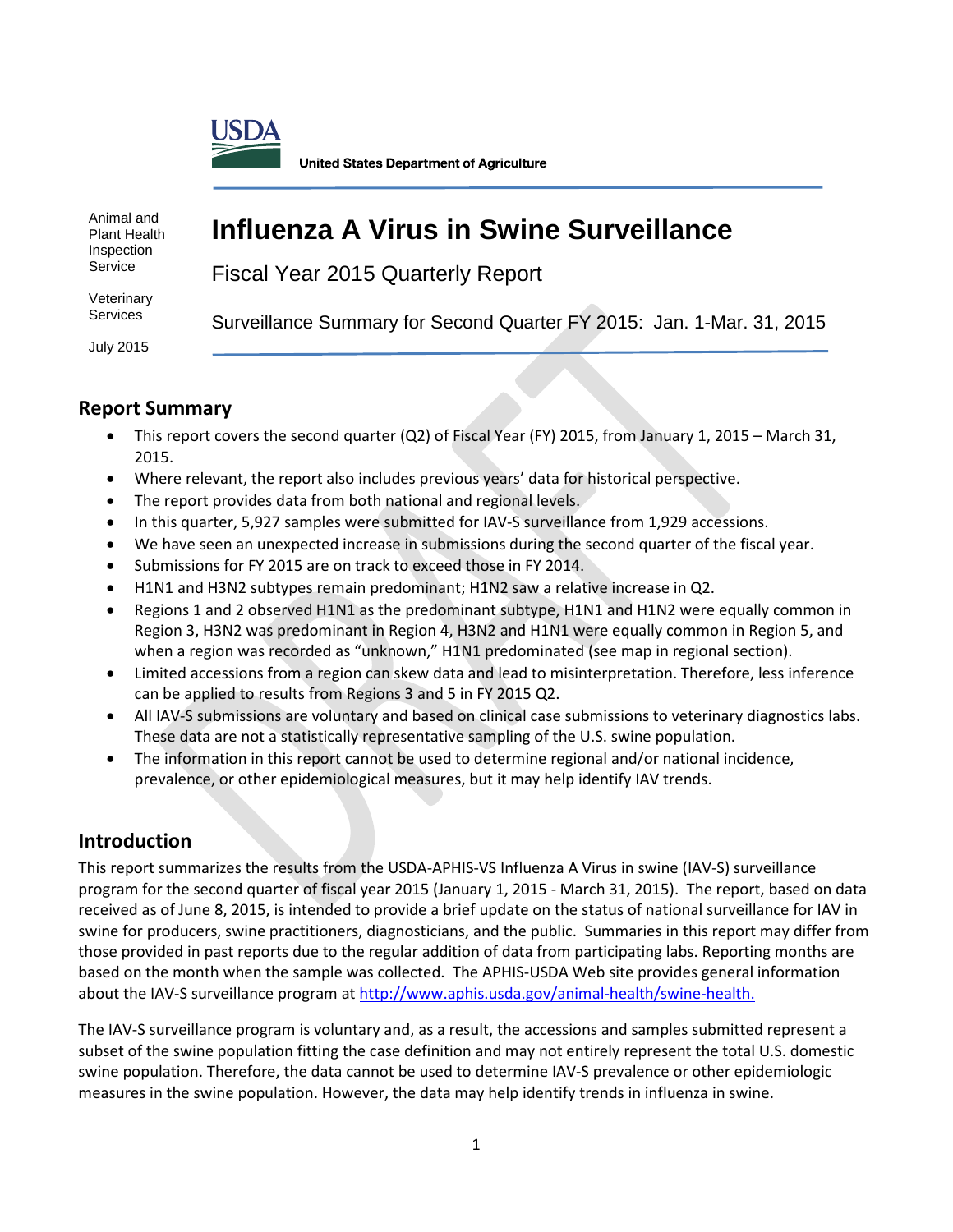When the submitter does not report relevant information, data are recorded as "unknown." Summaries in this report may differ from those provided in past reports due to the ongoing addition of data from participating labs. Reporting months are based on the month when the sample was collected.

A laboratory accession is generally a set of samples collected at a single premises on a single day and received at the laboratory. A maximum of 10 samples of any kind is allowed per accession for reimbursement under the USDA IAV-S system. However, no more than 5 of the 10 samples may be oral fluid for any given accession. This does not prevent additional samples from being tested at the owner's expense. While a nasal swab or lung tissue sample represents a single animal within the herd, a single oral fluid sample may represent one to two pens of animals in a herd. A positive sample status is based on the screening real-time reverse transcriptase polymerase chain reaction (rRT-PCR). The subtype result is based on the rRT-PCR based subtyping assays. Virus isolation and sequencing are only attempted on rRT-PCR positives meeting criteria listed below. Phylogenetic analyses are based on successful sequencing results, with sequences deposited into the public sequence database GenBank.

### **Program Updates**

#### **IAV-S surveillance program review**

The IAV-S surveillance program external and internal review is ongoing. APHIS' Policy and Program Development Division is conducting the internal review. This review will assess program objectives, achievements, and outcomes generated by collecting information from program collaborators and stakeholders. The internal analysis is expected to provide information on the desired future of the program and identify cost factors and forward cost projections. The external analysis is being performed under contract and is intended as a technical epidemiologic review to not only provide a critical review but also provide recommendations for process improvement and system efficiency.

#### **IAV-S Surveillance Objectives**

USDA's National Surveillance Plan for Swine Influenza Virus in Pigs (July 2010) describes the current surveillance system for IAV-S in detail. The surveillance objectives are to:

1. Monitor genetic evolution of endemic IAV in swine to better understand endemic and emerging influenza virus ecology;

2. Make influenza isolates from swine available for research and to establish a data management system to facilitate genetic analysis of these isolates and related information; and

3. Select proper isolates for the development of relevant diagnostic reagents, updating diagnostic assays, and vaccine seed stock products.

### **Objective 1. Monitoring Genetic Evolution of Endemic IAV in Swine to Better Understand Endemic and Emerging Influenza Virus Ecology**

Objective 1 is met by voluntary laboratory submissions to NAHLN laboratories; selective samples undergo further analysis by NVSL for virus isolation (VI) and submission banking. ARS-NADC provides phylogenetic analysis for select isolates under a cooperative agreement with USDA-APHIS-VS.

### **National Surveillance Data Summary**

The total number of accessions and samples for FY 2014 exceeded numbers from FY 2013. FY 2015 numbers of accessions and samples are on track to exceed 2014 and there was a spike in submissions in early 2015 (Figure 1).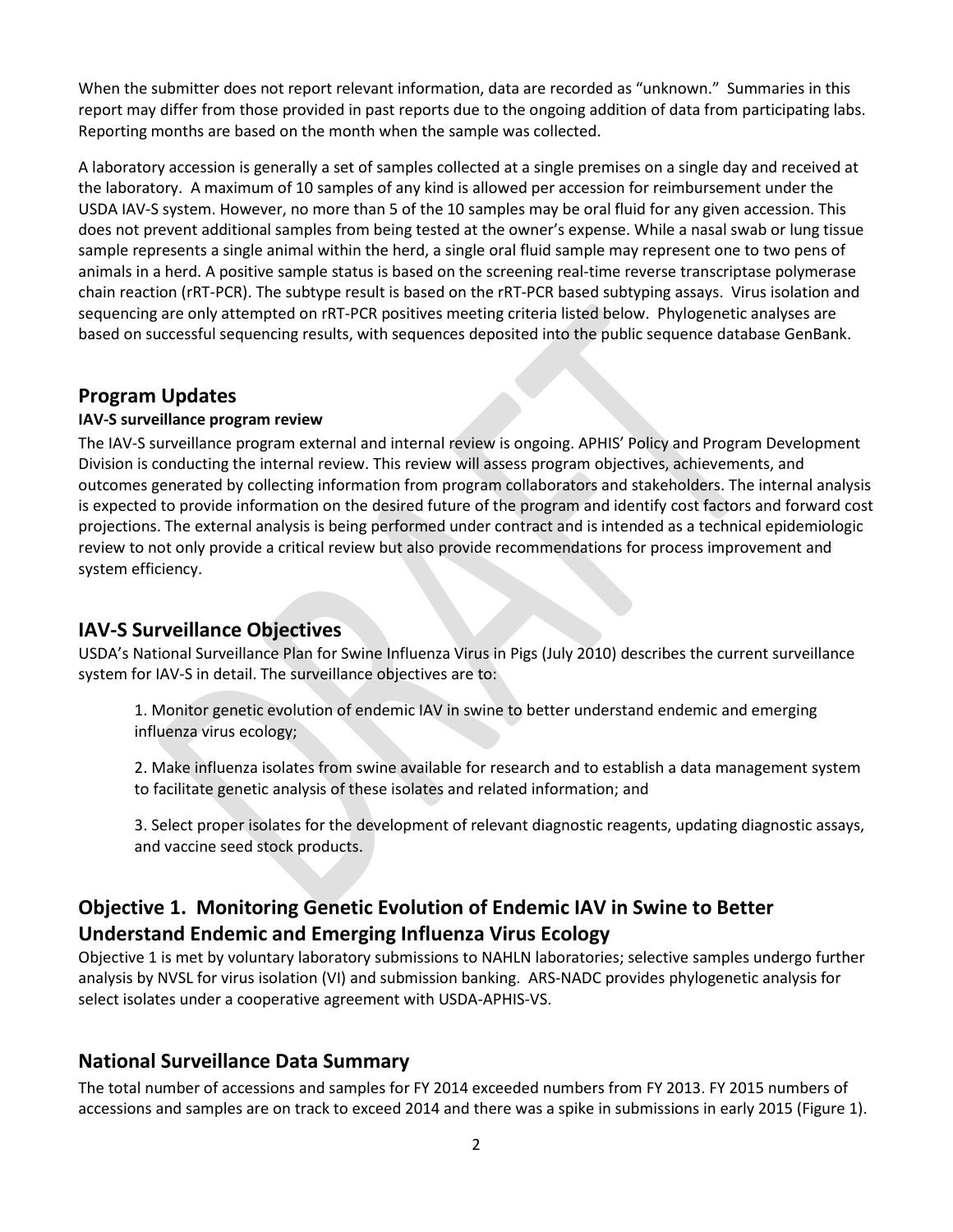

**Figure 1. Accessions submitted, subtyped accessions, positive accessions, and VI positive accessions over time**

For FY 2015's second quarter, 5,927 samples have been tested from 1,929 accessions (Figure 2) in addition to the 5,460 samples from 1,844 accessions in Q1.



 **Figure 2. Surveillance for IAV in swine: Number of laboratory accessions and samples tested, FY 2010 - Q2 FY 2015.**

Figure 3 shows the number of subtype instances in FY 2015 Q2. The total number subtyped was 409, including 130 H1N1; 137 H1N2; 131 H3N2; zero H3N1; and 11 mixed.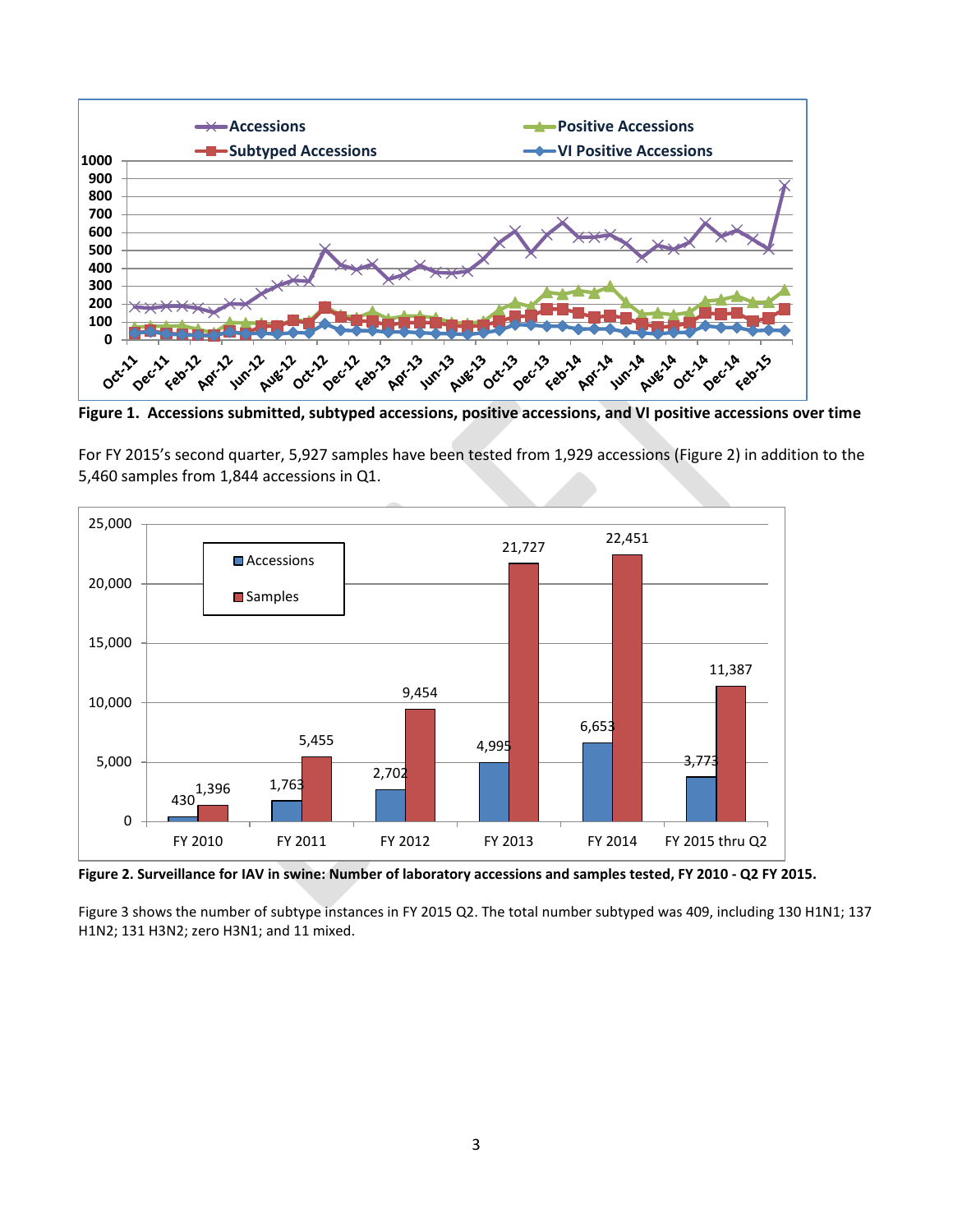

**Figure 3. Q2 FY15 subtype instances. The total number subtyped was 409.**

Figure 4 breaks down accessions by subtype rRT-PCR from FY 2010 to Q2 FY 2015. H1N1 remains the major subtype over the course of the surveillance. However, in Q2, H1N2 predominated with 141 subtype instances detected out of 400 total subtypes. H1N1 and H3N2 detections remained steady. More detailed ARS-NADC information can be found later in this report on page 6. Figure 5 displays the number of VIs attempted, the number of those attempts that were positive, and the number of positive VIs that are submitted to GenBank.



**Figure 4. Number of subtypes, FY 2010 through Q2 FY 2015.**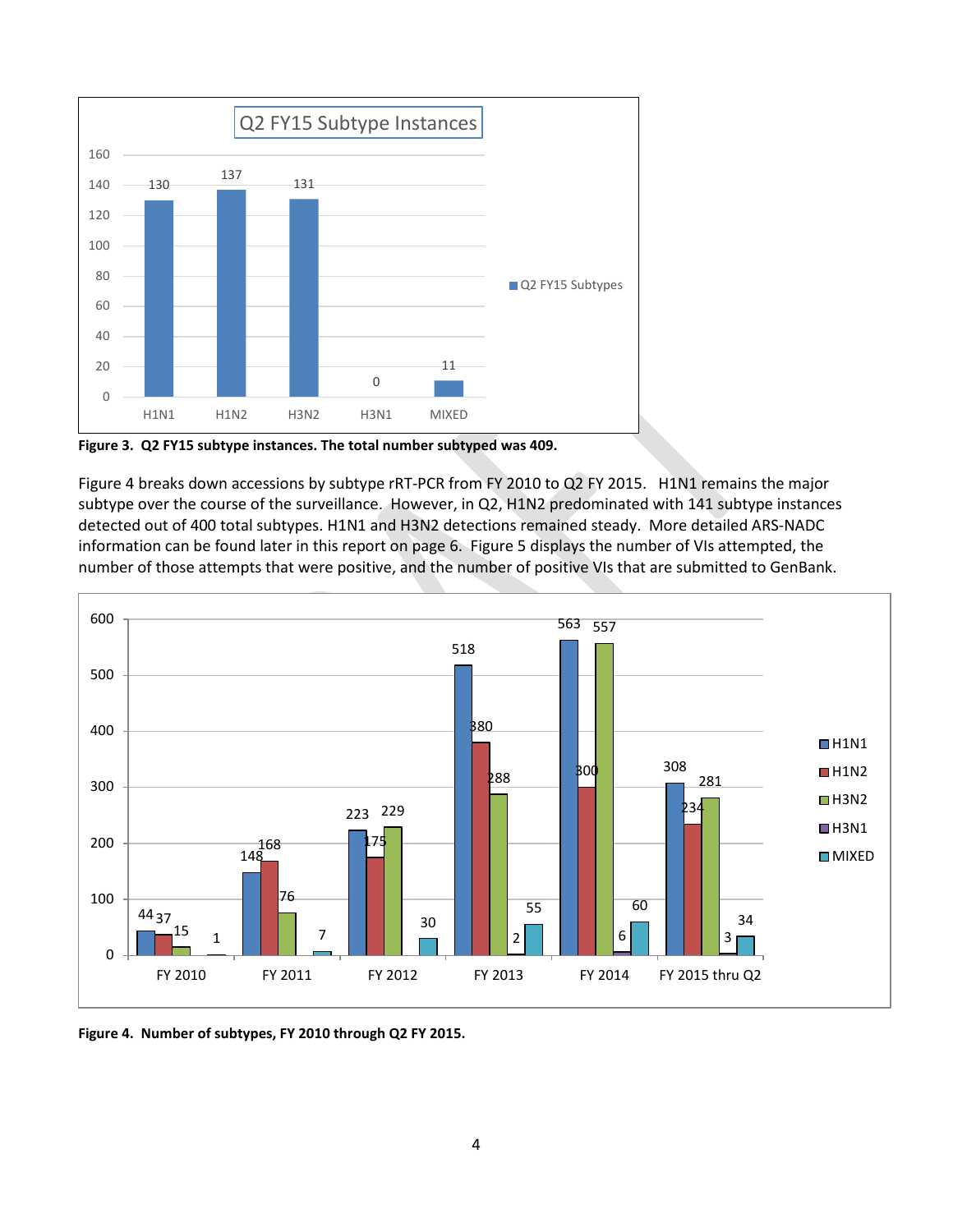

**Figure 5. Number of virus isolations attempted, positive virus isolations, and GenBank submissions from FY 2012 through FY 2015 Q2.**

When accessions were evaluated by age-class for the second quarter, H1N2 was found more often in suckling and H1N1 was found more often in nursery, but H1N2 and H3N2 were nearly as common. H1N1, H1N2, and H3N2 were common for Gower/Finishers. Sow/Boar had limited testing with H3N2 being the predominant subtype. When looking at specimen type submitted, oral fluids were the predominant sample type, followed by lung/lung swab, then nasal/nasal swab, Table 2.

| <b>Age Class</b>                              | Number of<br>accessions<br>with subtype<br>reported* | <b>H1N1</b> | <b>H1N2</b> | <b>H3N2</b> | <b>H3N1</b>                                  | <b>Mixed</b> |
|-----------------------------------------------|------------------------------------------------------|-------------|-------------|-------------|----------------------------------------------|--------------|
| Suckling<br>--------------------------------- |                                                      | $\Omega$    |             |             | $\cdots$<br>-------------------------------- |              |
| Nursery                                       |                                                      | 19          | 16          | 15          | $\cdots$                                     |              |
| Grower/Finisher                               | 58                                                   | 23          | つっ          | 11          | $\cdots$                                     |              |
| Sow/Boar                                      |                                                      |             |             |             | $\cdots$                                     | $\cdots$     |
| Not recorded/<br>Unknown                      | 257                                                  | 74          |             | 89          | $\cdots$                                     |              |

**Table 1. Number of positive accessions tested for IAV-S by age class and by subtype in Q2 FY 2015.**

\*Accessions may include samples with multiple age types. In these cases, individual accessions are counted in more than one age type category.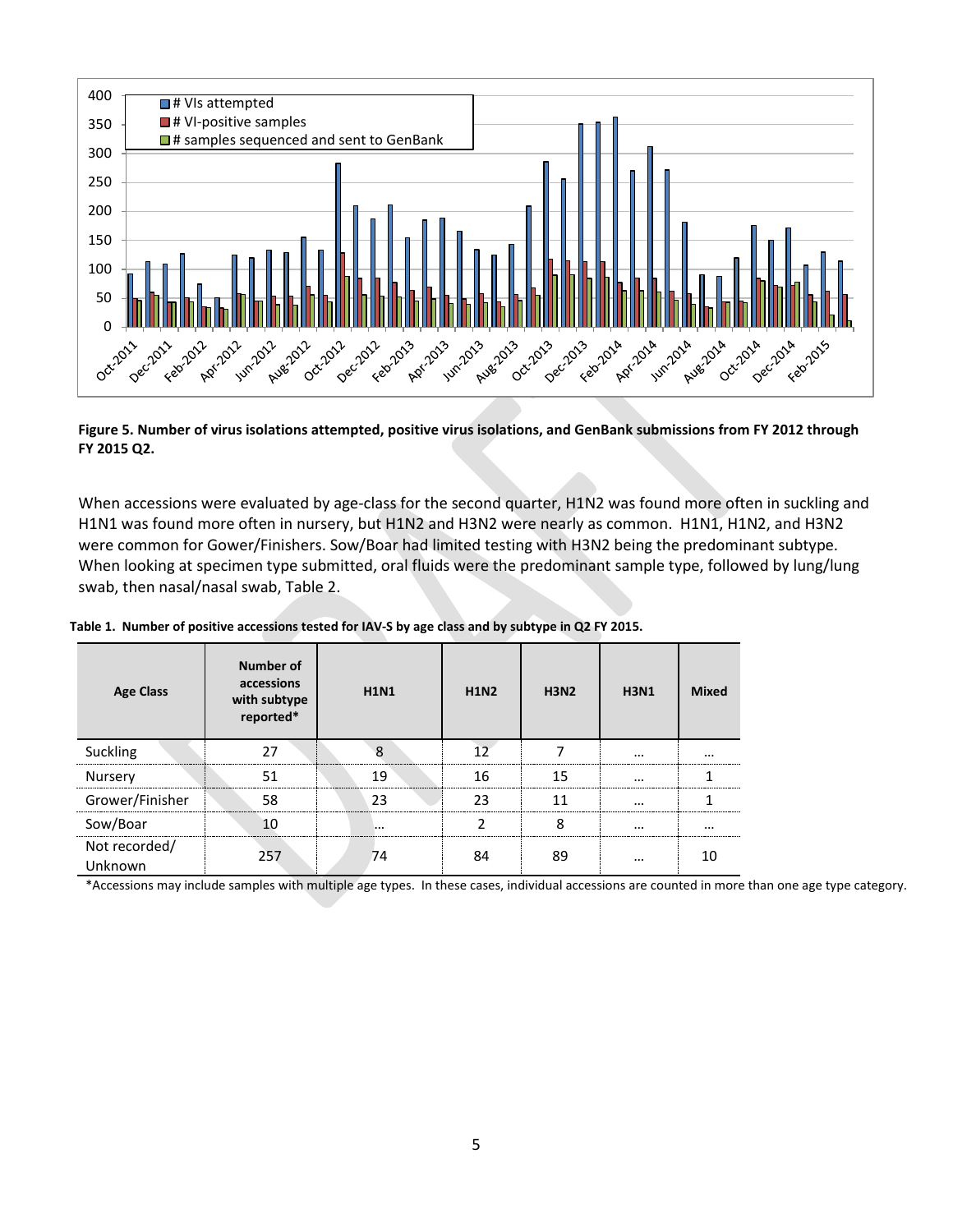**Table 2. Number of positive accessions tested for IAV by specimen type and by subtype in Q2 FY 2015.**

| Specimen<br><b>Type</b> | Number of<br>accessions<br>with<br>subtype<br>reported* | <b>Percent of</b><br>accessions<br>with positive<br>virus isolation | <b>Percent of</b><br>accessions<br>with sequence<br>submitted to<br><b>GenBank</b> | <b>H1N1</b> | <b>H1N2</b> | <b>H3N2</b> | <b>H3N1</b> | <b>Mixed</b> |
|-------------------------|---------------------------------------------------------|---------------------------------------------------------------------|------------------------------------------------------------------------------------|-------------|-------------|-------------|-------------|--------------|
| Lung or<br>lung swab    | 126                                                     | 63%                                                                 | 27%                                                                                | 38          | 52<br>      | 26          | $\cdots$    | 5            |
| Nasal or<br>nasal swab  | 73                                                      | 58%                                                                 | 22%                                                                                | 20          | 29          | 23          | $\cdots$    | $\cdots$     |
| Oral fluids             | 213                                                     | 20%                                                                 | 20%                                                                                | 66          | 55          | 82          | $\cdots$    |              |
| Other**                 |                                                         | 0%                                                                  | 0%                                                                                 | $\cdots$    | $\cdots$    |             | $\cdots$    | $\cdots$     |

\*Accessions may include samples with multiple specimen types. In these cases, individual accessions are counted in more than one specimen type category.

\*\*Other includes specimen types recorded as swab, mixed tissue, or unknown.

### **Regional surveillance data**

In this section, we present data in five different regions (see Figure 6) to parse the analysis across regions. These regions are based on current USDA administrative districts for simplicity; these divisions do not represent specific industry distribution. Submissions are voluntary, as is any identifying information accompanying the submission, and therefore no sampling strategies can be applied to the regions.



**Figure 6. A map of the regions for national IAV-S surveillance**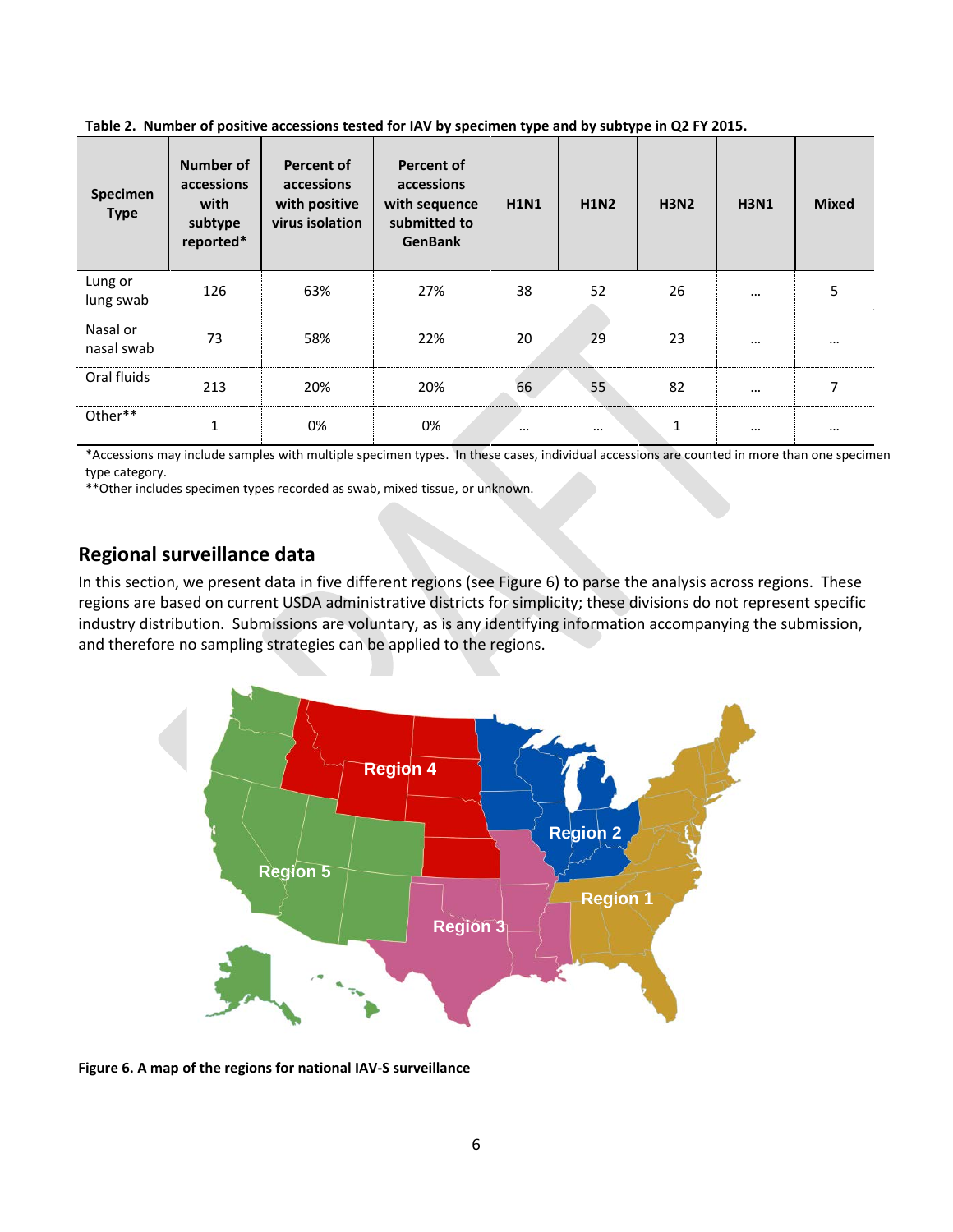**Region 1**: Alabama, Connecticut, Delaware, Florida, Georgia, Maine, Maryland, Massachusetts, New Hampshire, New Jersey, New York, North Carolina, Pennsylvania, Puerto Rico, Rhode Island, South Carolina, Tennessee, Vermont, Virginia, Virgin Islands, West Virginia.

**Region 2**: Illinois, Indiana, Iowa, Kentucky, Michigan, Minnesota, Ohio, Wisconsin.

**Region 3**: Arkansas, Louisiana, Mississippi, Missouri, Oklahoma, Texas.

**Region 4**: Idaho, Kansas, Montana, Nebraska, North Dakota, South Dakota, Wyoming.

**Region 5**: Alaska, Arizona, California, Colorado, Hawaii, Nevada, New Mexico, Oregon, Utah, Washington.

Figure 7 shows the distribution of rRT-PCR subtyped samples among the five regions.Regions 1 and 2 demonstrate H1N1 as the predominant subtype. Region 3 experienced a near equal mix of H1N1 and H1N2. H3N2 was predominant in Region 4, and Region 5 saw an equal mix of H1N1 and H3N2. H3N1 continues to be in the minority of subtypes for all regions.



**Figure 7. Percentage of subtyped accessions by region for FY 2014 through Q2 FY 2015.**

### **Regional phylogenetic analysis**

 $\overline{a}$ 

#### **Phylogenetic analysis of sequences from the IAV-S surveillance system**

Phylogenetic analysis of gene sequences of the influenza A virus in swine is conducted to further examine the genetic changes that occur in HA, NA, and M genes of this rapidly changing virus. Through collaboration with ARS, a dataset<sup>[1](#page-6-0)</sup> of 885 isolates with published sequences in GenBank was characterized by phylogenetic analysis in  $Q2$ FY 2015. This analysis provides information on the genetic diversity and evolution patterns of influenza in swine and allows for inferences about population and/or vaccine immunity.

The following series of bar-charts parse the data into a 2-year window by quarters and subtypes for each region, followed by charts further parsing the H1 and H3 subtypes into phylogenetic clades. Regional charts depicting the various combinations of HA and NA are available in Appendix 1.

<span id="page-6-0"></span><sup>&</sup>lt;sup>1</sup> The ARS dataset is comprised of IAV-S surveillance isolate sequences that were posted in Genbank. This represents only a subset of the complete IAV-S surveillance dataset that includes PCR diagnostic test-based results as well as sequencing results. Therefore, ARS dataset results, such as subtype percentages, differ from the complete IAV-S dataset results provided in other sections of this report.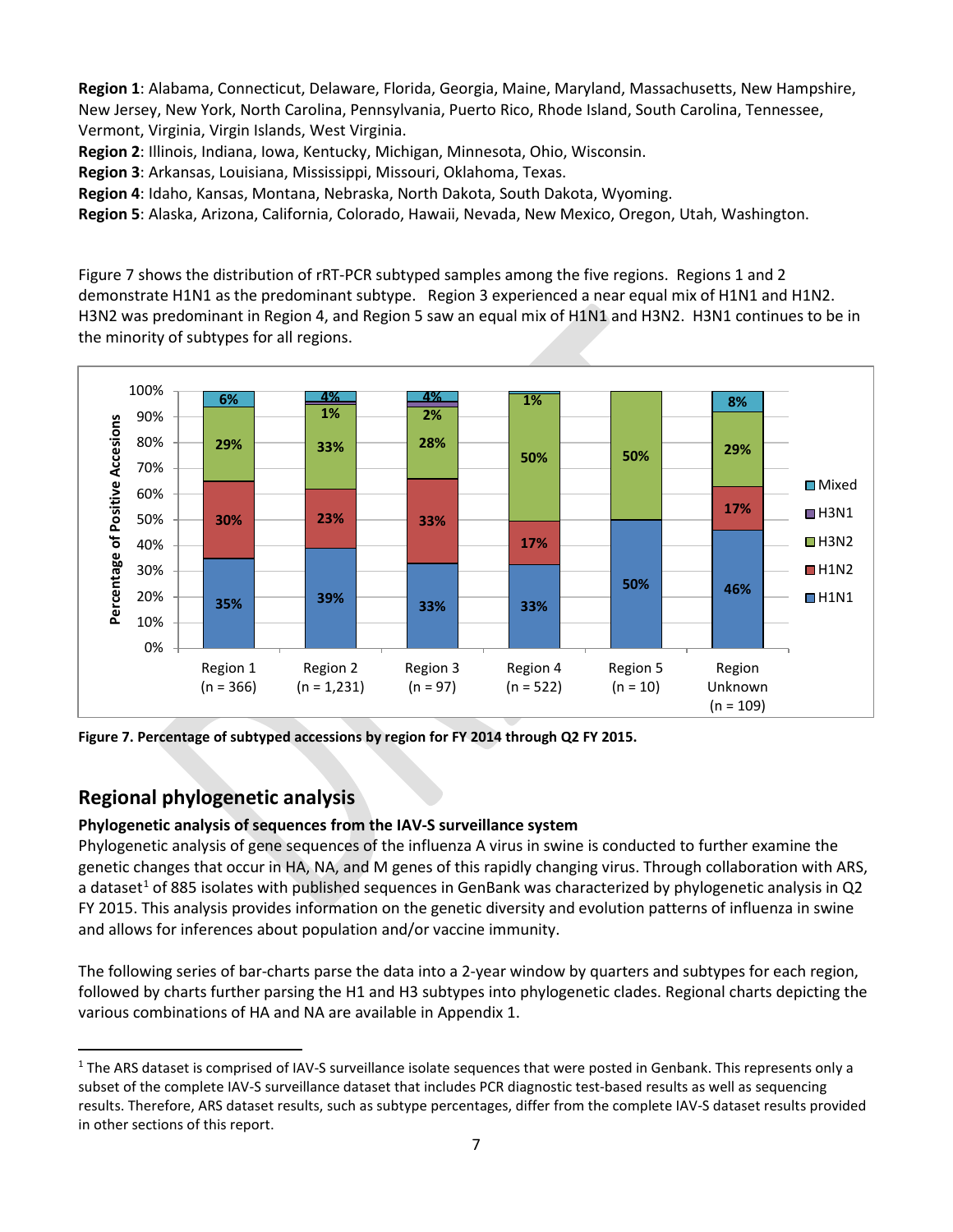

**Figure 8. Virus type by region 2-year summary Q2 2013 to Q2 2015**

Figure 8 demonstrates the four subtypes H1N1, H1N2, H3N1, H3N2, and mixed subtypes across the five regions. Regions 1 and 2 reported the most submissions, with a mixture of mostly H1N1, H1N2, and H3N2. Note that limited accessions from a region can skew data and lead to misinterpretation and therefore, less inference can be applied to results from Regions 3 and 5 in FY 2015 Q1.

#### **National phylogenetic HA gene information**

HA genes from H1 subtype viruses are classified as alpha, beta, gamma, delta-1, delta-2, or pandemic H1N1 2009 (H1N1pdm09) phylogenetic clades based on a previously published nomenclature system. Similarly, H3 subtype viruses are classified as Cluster IV, Cluster IV-A, Cluster IV-B, Cluster IV-C, Cluster IV-D, Cluster IV-E, Cluster IV-F, or human-like.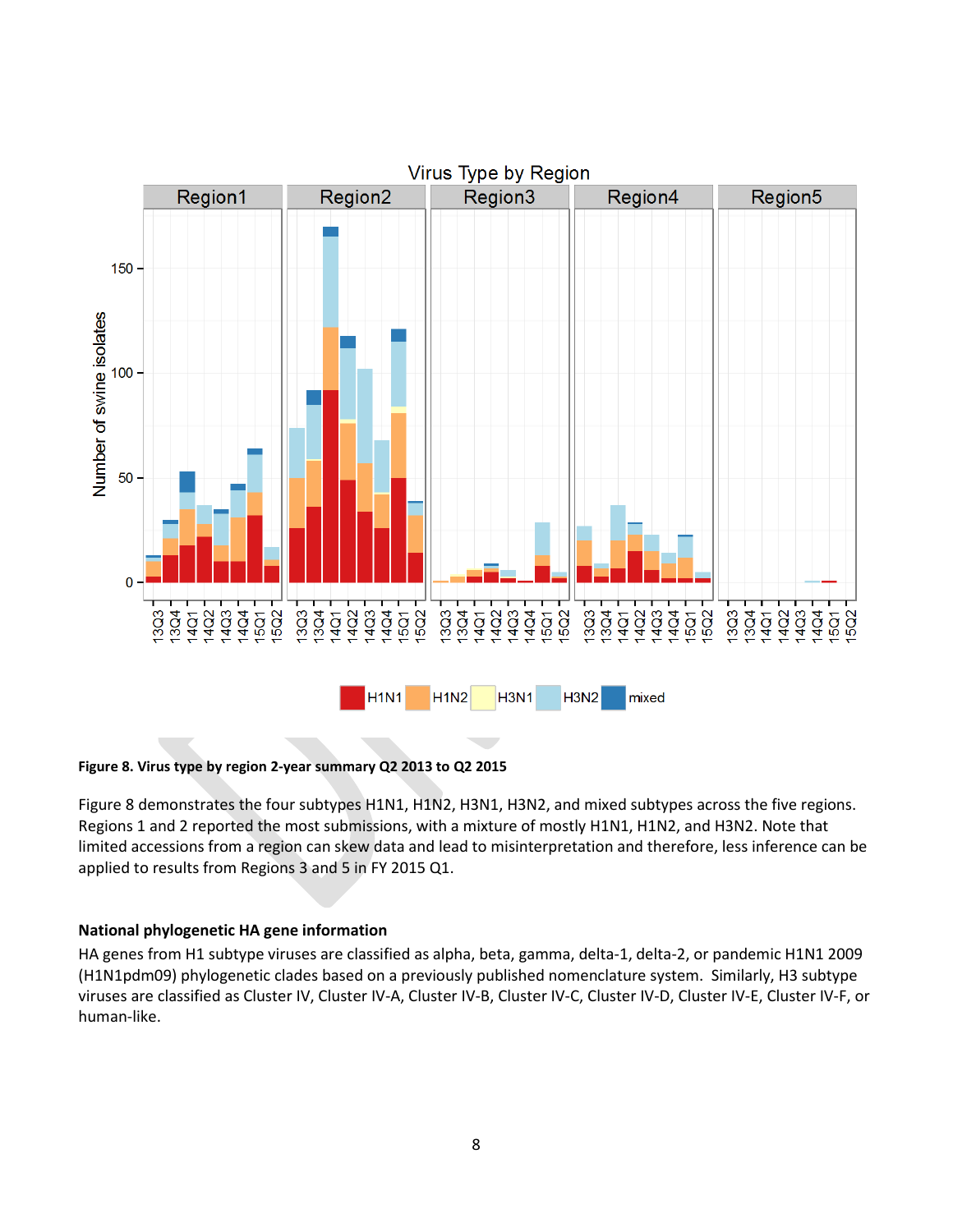

**Figure 9. H1 phylo-cluster by region – 2-year summary Q2 2013 to Q2 2015**

In the H1 subtypes (see Figure 9), there was one H1N1pdm09 virus detected in January 2015. The number of delta-2 H1 viruses experienced a decrease in the second quarter of 2015 and there were less delta H1 detections than in previous quarters. There were a few alpha H1 detections and gamma H1 remained the predominant HA clade overall.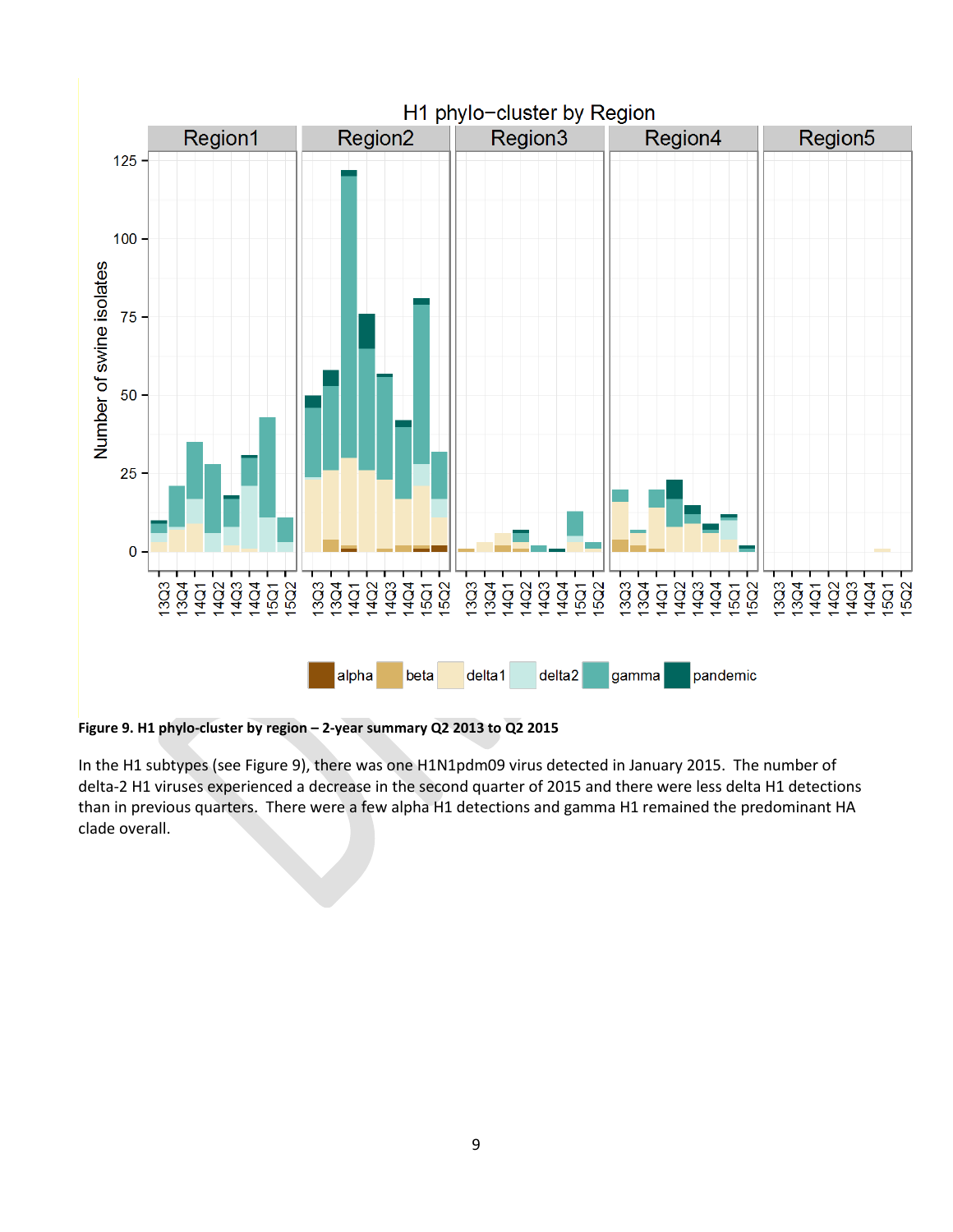

#### **Figure 10. H3 phylo-cluster by region, 2-year summary Q2 2013 to Q2 2015**

The number of H3 detections decreased from the first quarter of FY 2015 (see figure 10). The Cluster IV-A viruses continued to be the dominant cluster. New human-like H3 detections were identified in Region 3 only. There was a slight increase in IV-E detections in the second quarter in Region 2.

#### **National phylogenetic NA gene information**

Both the N1 and N2 subtypes are found in circulating swine viruses. Detections of H1N1pdm09 N1 in January were consistent with detection of pdm90 H1. Decreased detections of pdm09 N1 were noted between July and November 2014; this is consistent with the decline in pdm09 H1 that was observed. Classical N1 continued to be the predominant N1 clade. Starting in July 2014, there was a relative increase in detections of 1998-lineage N2 paired with delta-2 H1, although the 2002-lineage of N2 continued to be more frequently detected than 1998 lineage.

#### **National phylogenetic information M gene**

Only the H1N1pdm09 M gene was detected during the second quarter of FY 2015.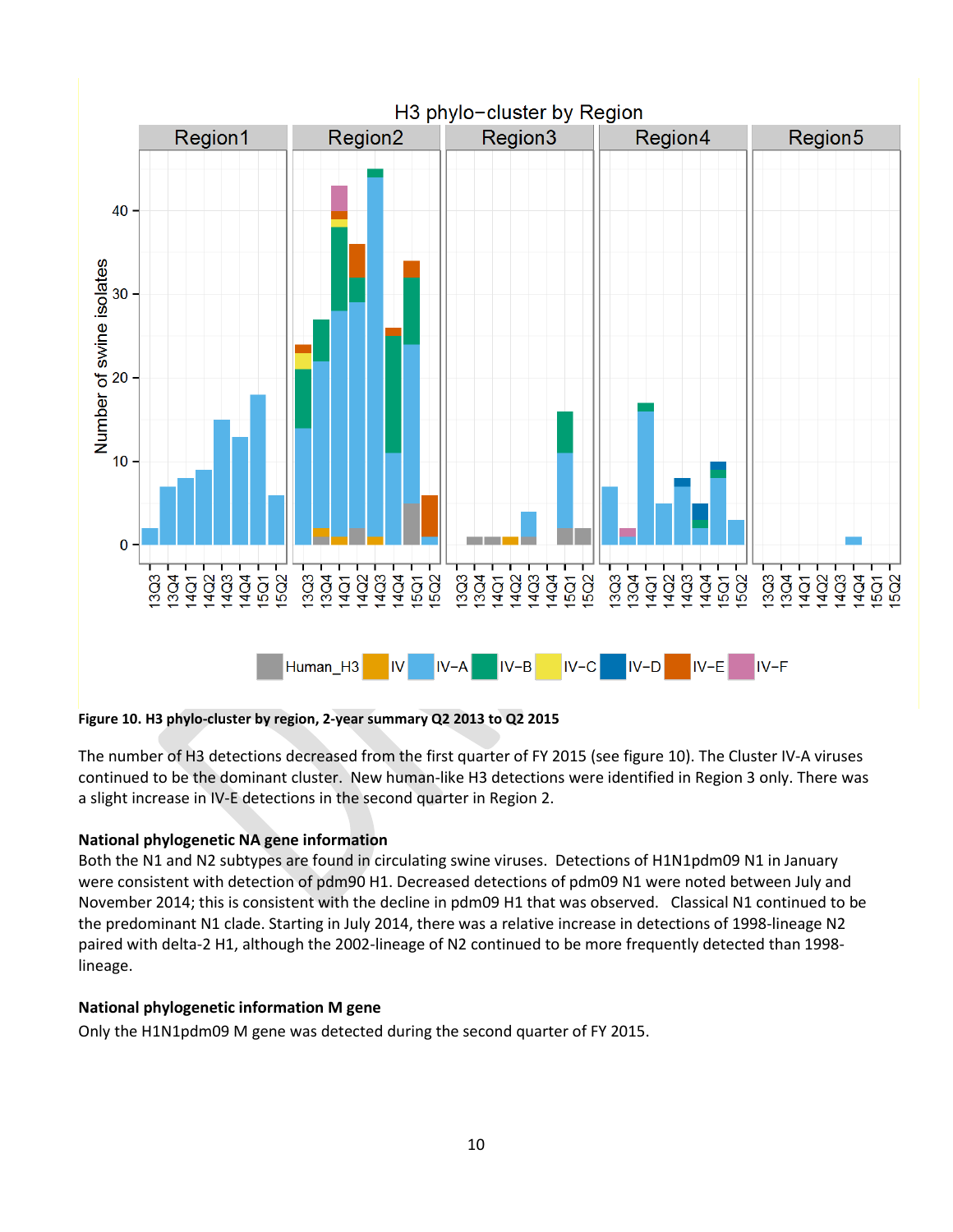# **Objective 2. Make Influenza Isolates from Swine Available for Research and Establish a Data Management System to Facilitate Genetic Analysis of these Isolates and Related Information**

A primary goal of IAV-S surveillance is to share selected virus isolates obtained from the surveillance system with public health, animal health, and academic researchers to facilitate genetic analysis and research on viruses of interest. For the second quarter of FY 2015 the NVSL Diagnostic Virology Laboratory provided 52 isolates to two institutions, one governmental and the second a pharmaceutical company. NVLS received 198 isolates into the repository, increasing the 2015 YTD isolates received to 432 (Table 3). Table 4 reports the number of isolates available in the repository by subtype.

**Table 3. Virus isolates received in repository** 

| Virus isolates in the repository |        |  |  |
|----------------------------------|--------|--|--|
| <b>2015 YTD</b>                  | 432    |  |  |
| 2014                             | 765    |  |  |
| 2013                             | 820    |  |  |
| 2012                             | 915    |  |  |
| <b>TOTAL TO DATE</b>             | >3,000 |  |  |
|                                  |        |  |  |

**Table 4. Number of subtyped isolates available through the repository**

| Subtyped isolates available through |       |  |  |
|-------------------------------------|-------|--|--|
| repository*                         |       |  |  |
| <b>H3N2</b>                         | 1,073 |  |  |
| <b>H3N1</b>                         | q     |  |  |
| <b>H1N1</b>                         | 1,371 |  |  |
| <b>H1N2</b>                         | 1,156 |  |  |
| <b>Mixed</b>                        | 163   |  |  |
| <b>TOTAL</b>                        | 3.772 |  |  |

\*Approximately 16 subtyped virus data pending from participating laboratories

# **Objective 3. Select Proper Isolates for Development of Relevant Diagnostic Reagents,**

### **Updating Diagnostic Assays, and Vaccine Seed Stock Products**

Under Objective 3, USDA makes IAV-S isolates available in the public domain for further research. ARS-NADC conducts research on isolates obtained from the repository and sequences generated from the surveillance system. Genetic sequencing that is reported to GenBank is available for private corporations, governmental entities, academic institutions, and other scientific community partners for research and vaccine strain selection and efficacy testing. NVSL and ARS staff are consulted by these parties as subject matter experts in IAV-S when necessary.

### **Conclusion**

The IAV-S voluntary surveillance system continues to provide insight into the genetic makeup of circulating influenza virus in limited populations of commercial pigs. Genetic information and virus isolates are made publicly available for further research and possible vaccine strain selection and efficacy testing. Influenza A Virus in swine remains a dynamic virus with high levels of genetic variability in the hemagglutinin and neuraminidase genes.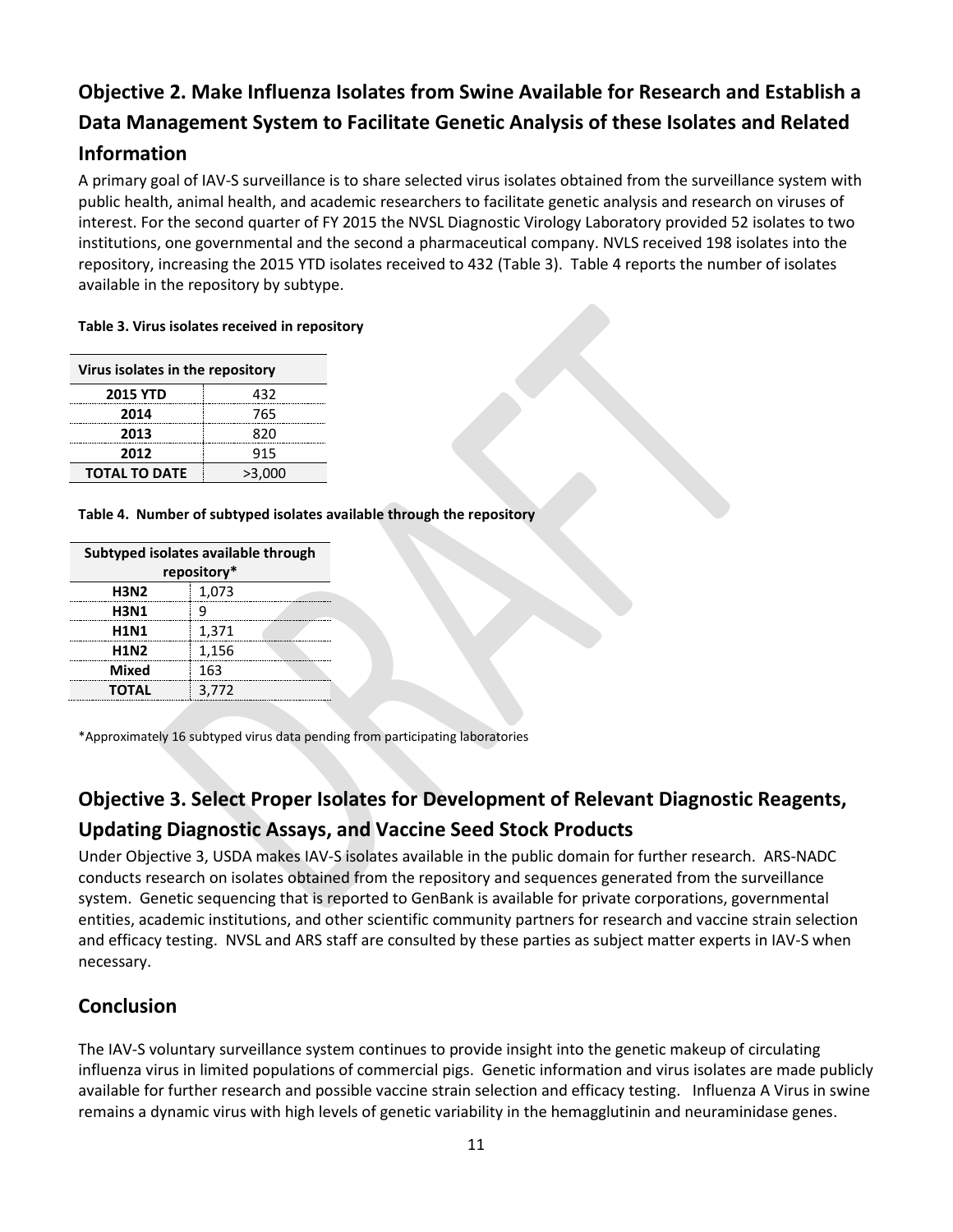### **Appendix 1: Regional Charts of HA and NA Combinations by Percentage**

The following charts present the percentages of combinations of HA and NA on the national and regional scales based on ARS-NADC phylogenetic analyses. The results are reported from April 2013 to March 2015. These "heat maps" represent the percentage of combinations by using a color gradient where a deeper gradient represents a greater percentage occurrence for a particular HA-NA combination. HA clusters are listed on the left vertical axis of the chart and NA clusters are listed on the bottom horizontal axis. Line up the HA cluster with the corresponding NA cluster to determine the percentage of occurrence of that particular combination. A color legend is provided on the right side of the chart.





Total HA & NA combinations across the U.S. – 1,270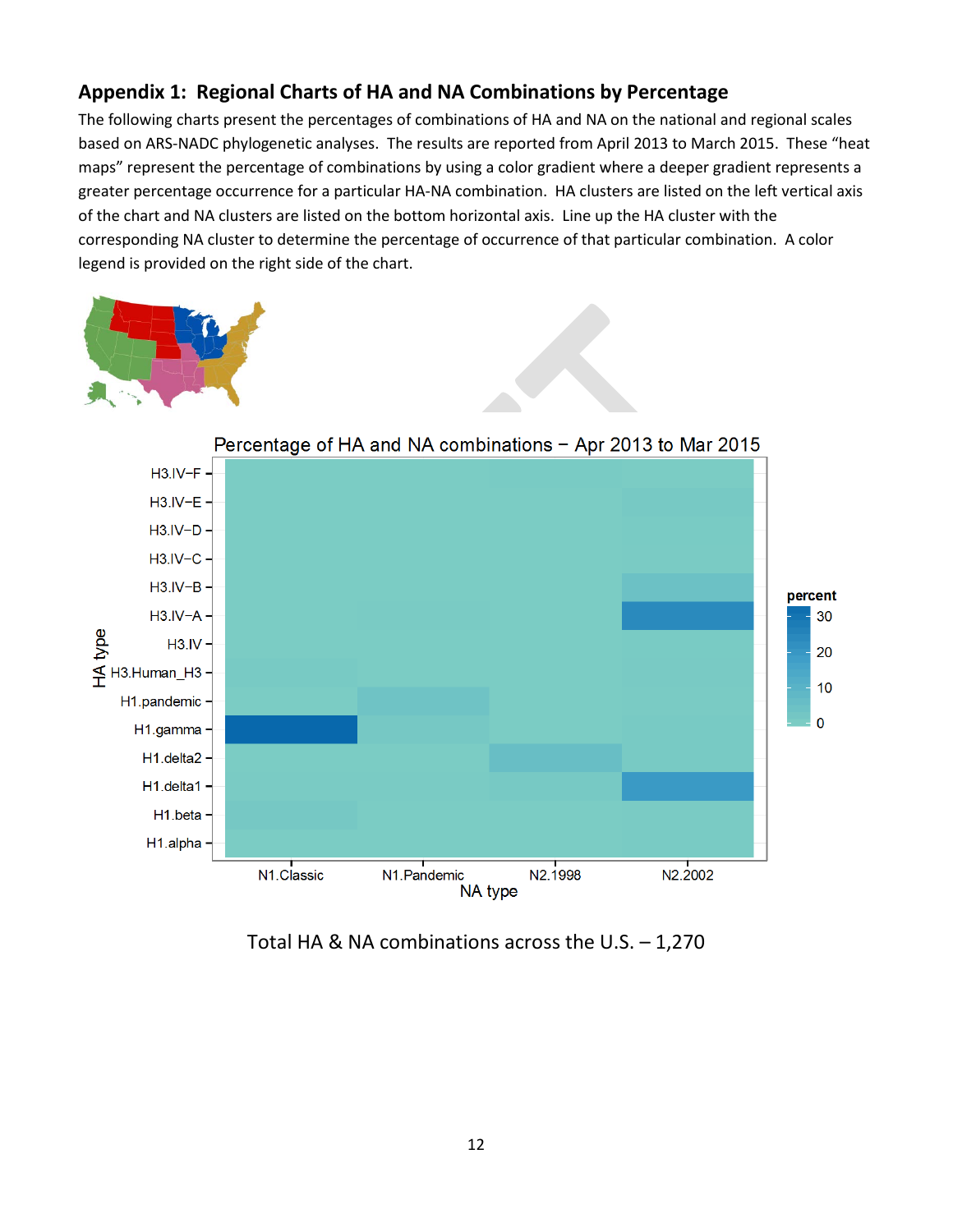### **Region 1**: Total HA & NA combinations – 275



## **Region 2:** Total HA & NA combinations – 758



13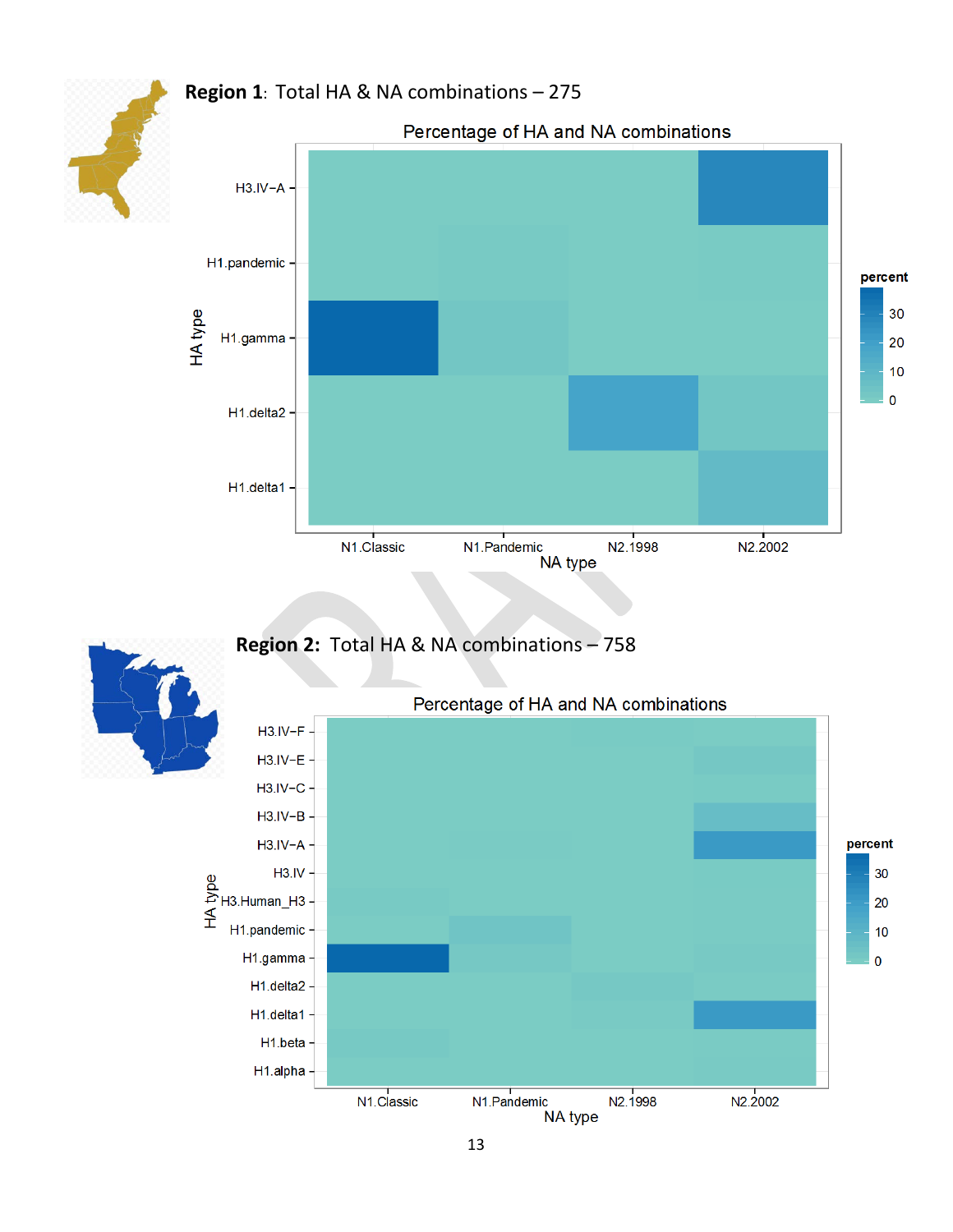### **Region 3:** Total HA & NA combinations – 61





### **Region 4:** Total HA & NA combinations – 165